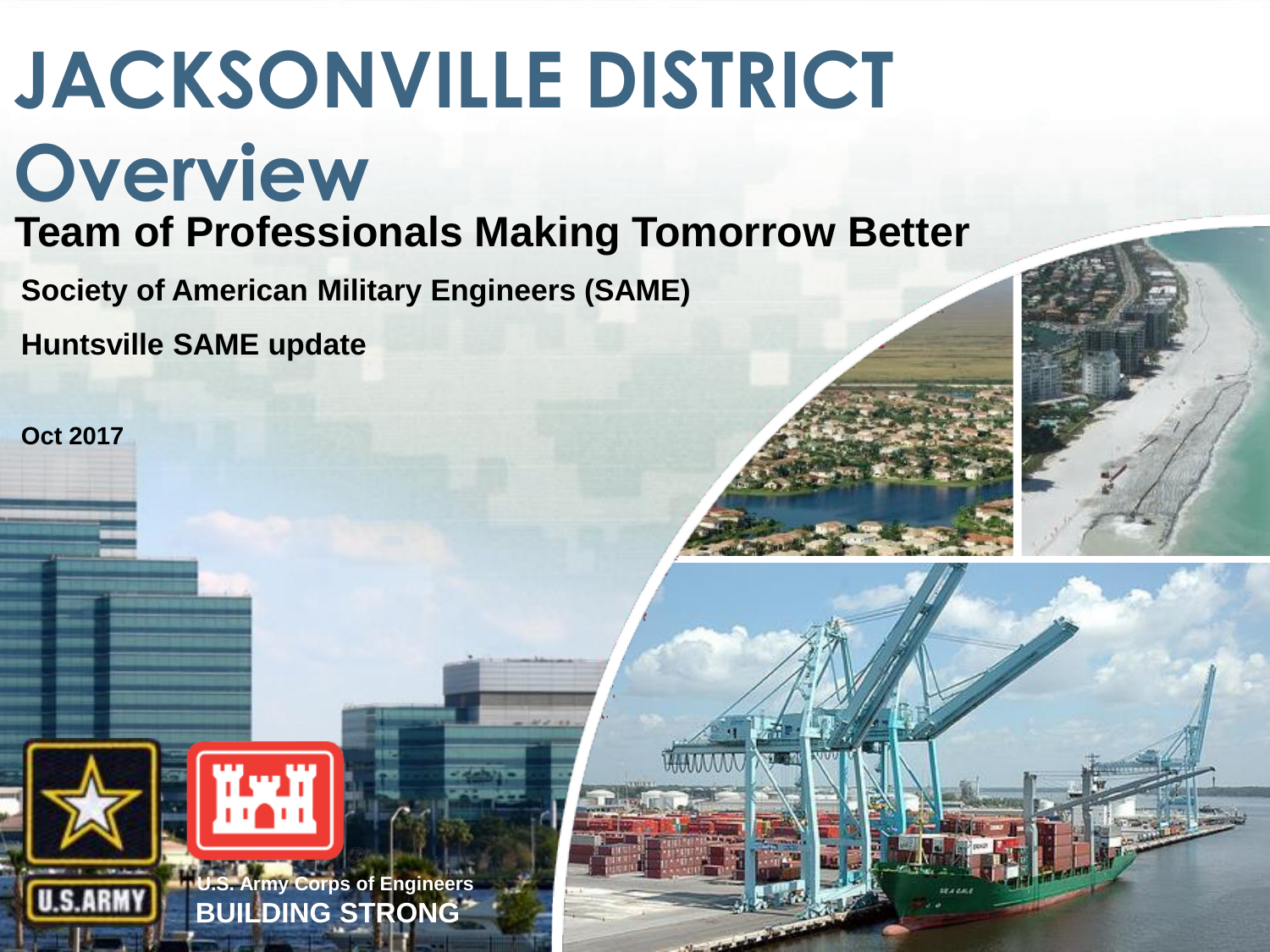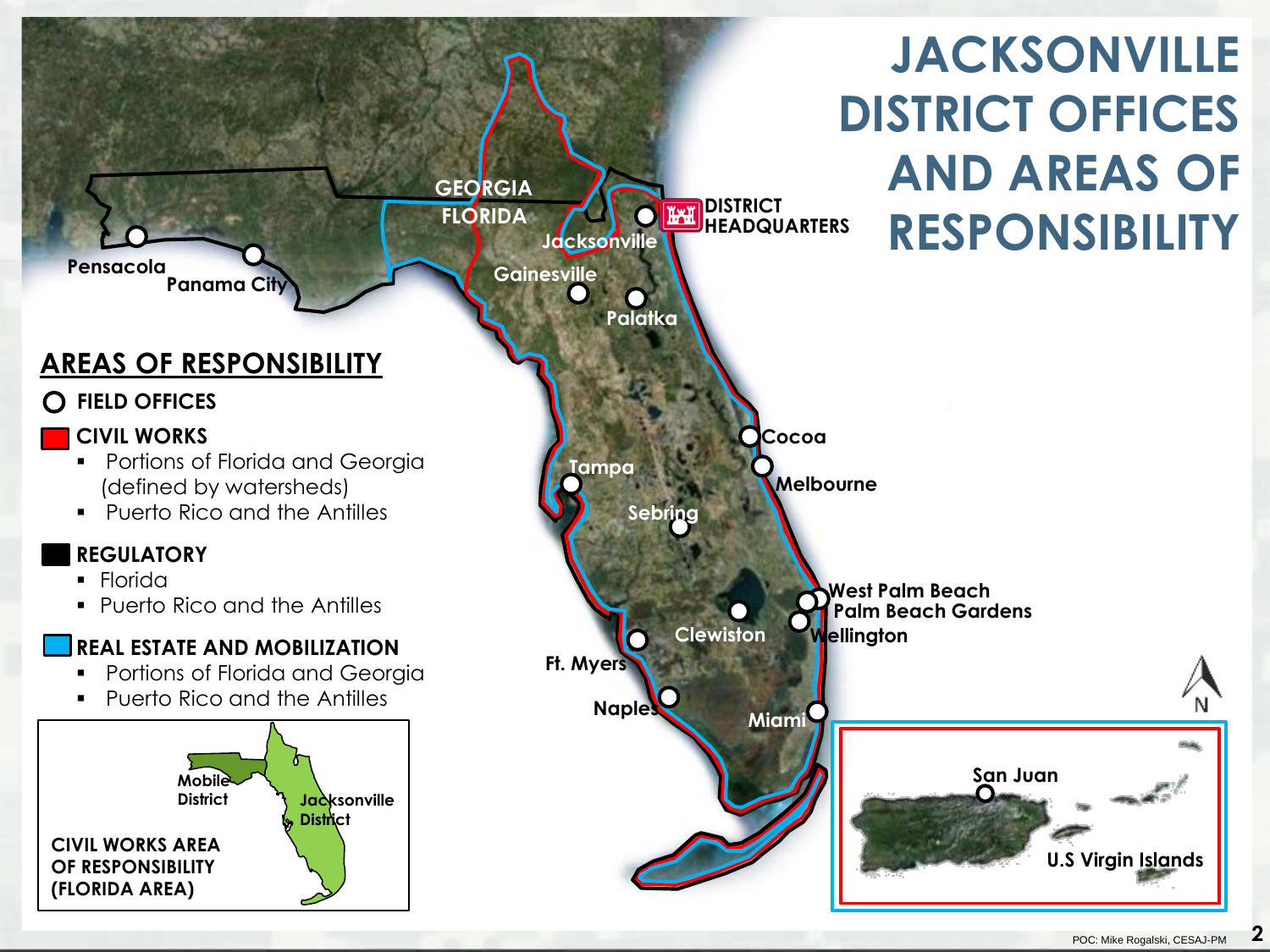#### **"Team of Professionals Making Tomorrow Better" JACKSONVILLE DISTRICT…Our Vision:**

- **5 military**
- **over 800 civilians**
- **engineers**
- **biologists**
- **planners**
- **economists**
- **archaeologists**
- **attorneys**
- **project managers**
- **architects**
- **ecologists**
- **environmental protection specialists**
- **geologists**
- **hydrologists**
- **park rangers**
- **surveyors**
- **computer experts**
- **realty specialists**
- **administrative professionals**







POC: Mike Rogalski, CESAJ-PM

As of:  $2$  Oct 17

**3**

**BUILDING STRON**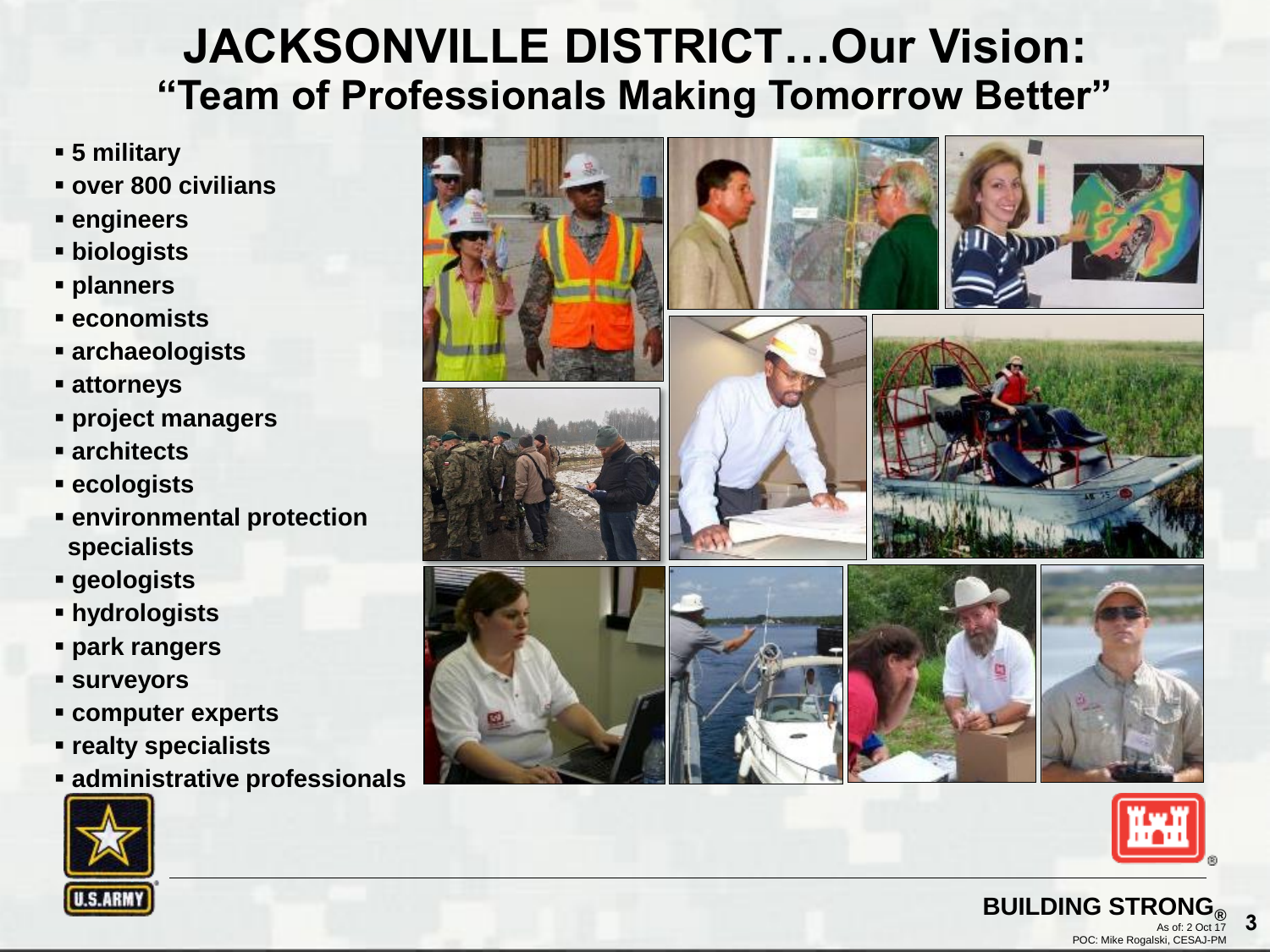

# **OUR MISSION AREAS**

*Deliver value to the Nation by anticipating needs & collaboratively engineering solutions that support national security, energize our economy, & increase resiliency.*

- **Navigation**
- **Flood/Coastal Storm Risk Management**
- **Ecosystem Restoration**
- **Operations/Recreation**
- **Contingency Operations**
- **Real Estate**
- **Military/Interagency & International Services**
- **Regulatory**



**4**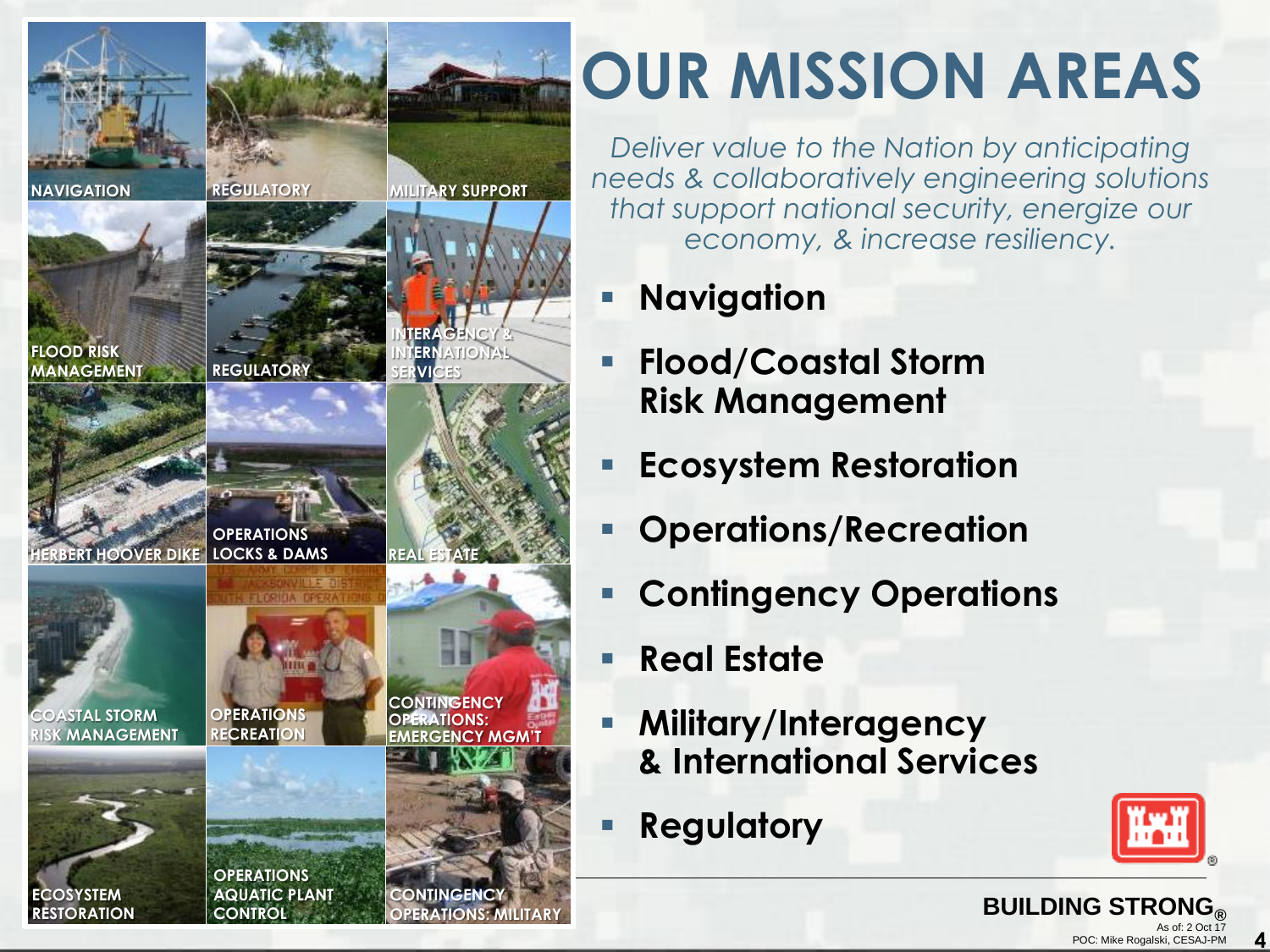# **DISTRICT EXECUTION**

- **Civil Works including flood and coastal risk management/navigation and ecosystem account for 86 % of the Districts Program**
- **FY17: SAJ obligated \$452M**
- **Heavy reliance on Best Value (Request for Proposal - RFP) and lowest price (Invitation for Bid - IFB)**
	- ► **AE IDIQs and OTHCONSVCS contracts**
	- ► **Construction MATOC (dredging and Herbert Hoover Dike)**
	- ► **8(a) SATOCs**
	- ► **Extensive regional sharing of contract capacity (w/in SAD) (Regional Environmental Acquisition Tool - REAT)**





**5**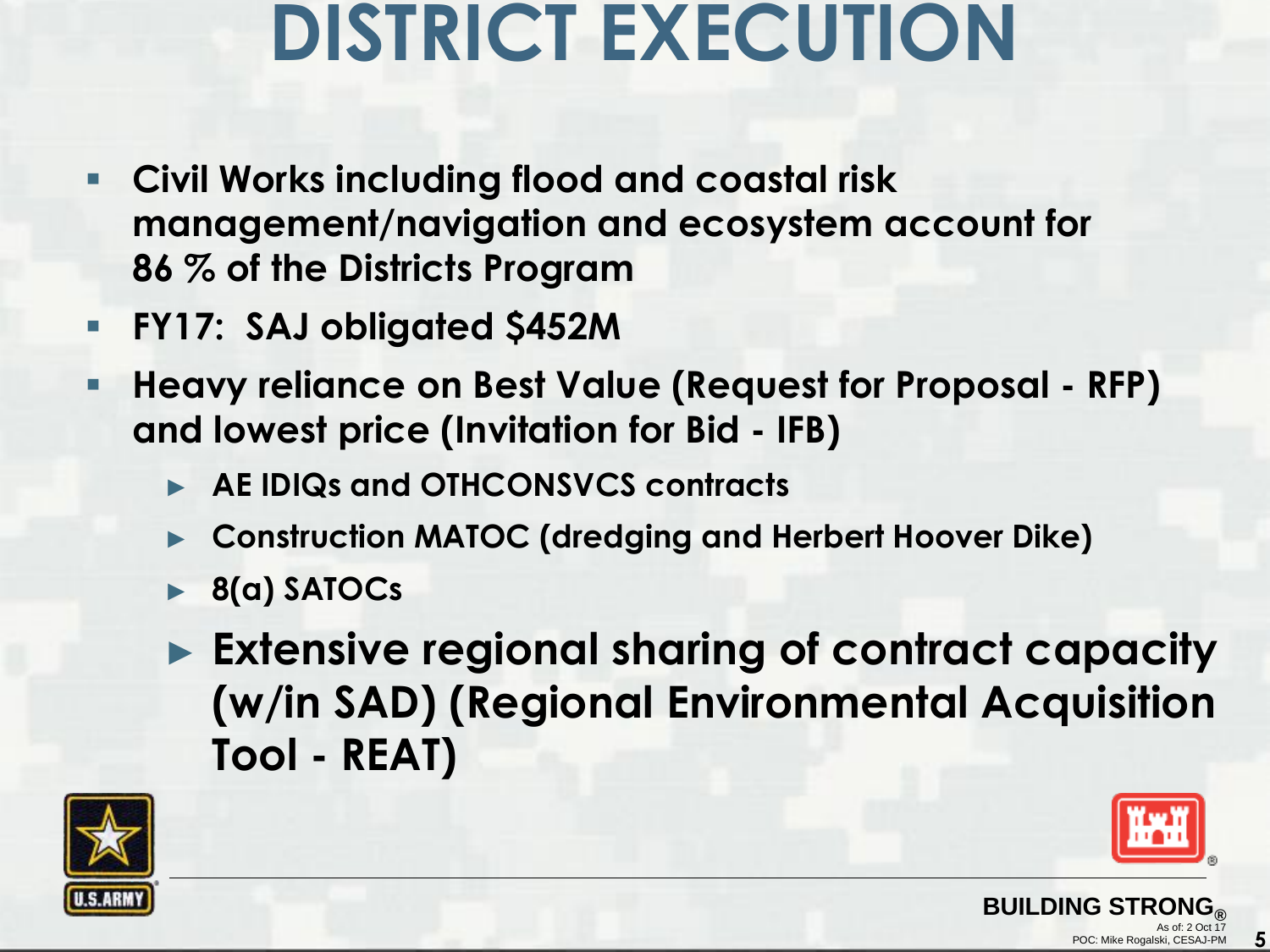# **JACKSONVILLE DISTRICT WORKLOAD TRENDS**

- **Fiscal Year (FY) 2017 to FY 2018 Trends**
	- ► Herbert Hoover Dike Rehabilitation: **increased \$68-million to \$82-million**
	- ► South Florida Ecosystem Restoration (SFER) construction: **decreased: \$118-million to \$77-million**
	- ► Flood Control Coastal Emergency: **no change \$0 to \$0**
	- ► Water Resources Program construction: **decreased \$58-million to \$0**
	- ► Water Resources Program Operations and Maintenance: **decreased \$84 million to \$63-million**
	- ► Regulatory Program: **no change \$17.2-million to \$17.2-million**
	- ► FUDS Program: **no change \$8.5-million to \$8.5-million**
	- ► MILCON (Total): **increased \$46-million to \$50-million**





POC: Mike Rogalski, CESAJ-PM

As of: 2 Oct 17

**BUILDING STRO**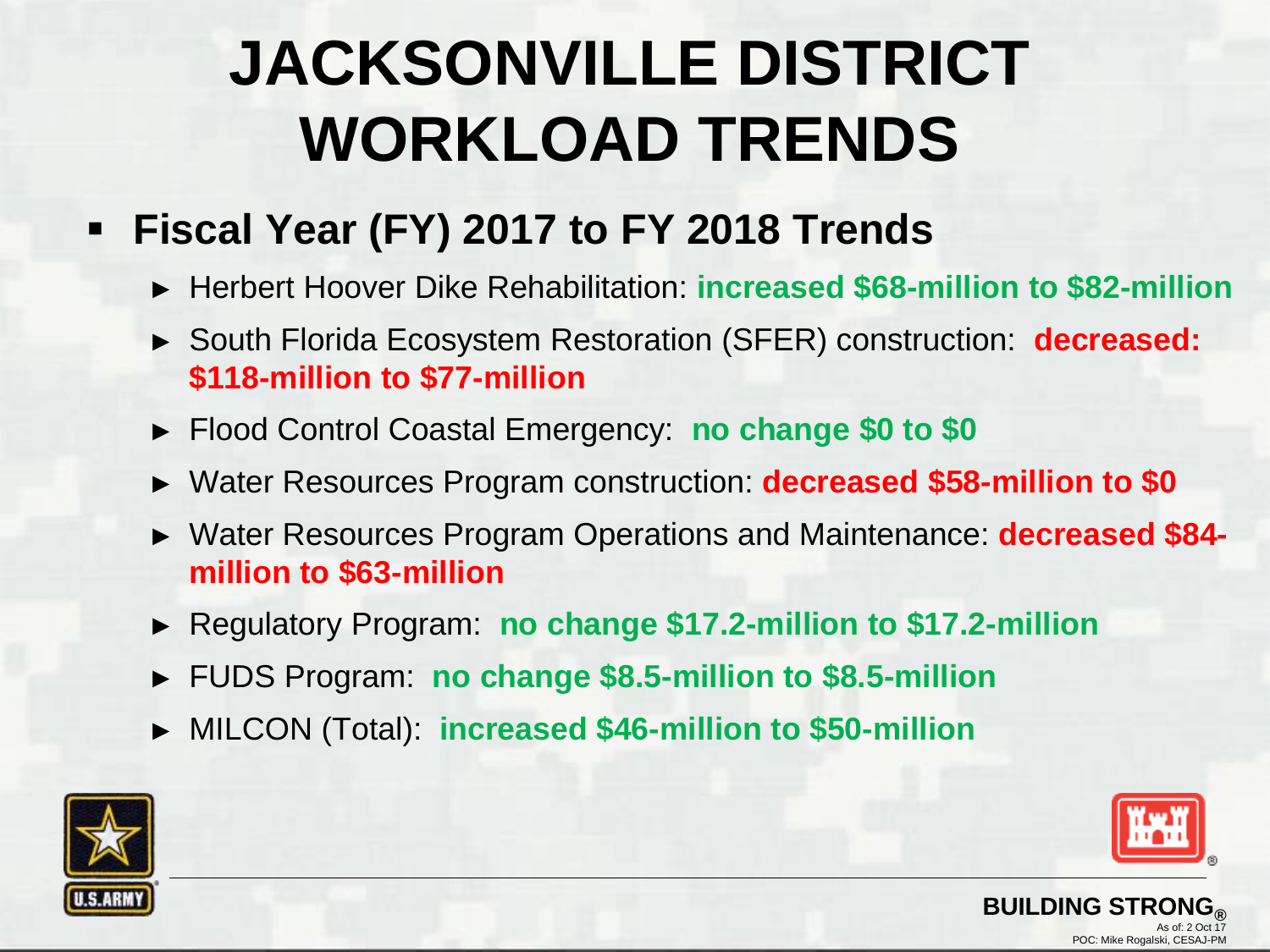### **MAJOR CUSTOMERS, STAKEHOLDERS AND PARTNER AGENCIES**

- South Florida Water Management District (SFWMD)
- Port Authorities (Tampa, Jacksonville, Canaveral, Everglades, Miami, San Juan)
- Coastal communities (Counties, Cities and Municipalities)
- Florida Department of Environmental Projection (FDEP)
- Fort Buchanan (PR)
- Military Commands: Fort Buchanan (Puerto Rico) and Command Navy Region SE
- **USAID**
- Puerto Rico Department of Natural Environmental Resources (DNER)
- Department of Interior (including USFWS, US Forest Service and Everglades and Biscayne National Parks)





POC: Mike Rogalski, CESAJ-PM

As of: 2 Oct 17

**7**

**BUILDING STRONG® BUILDING STRONG®**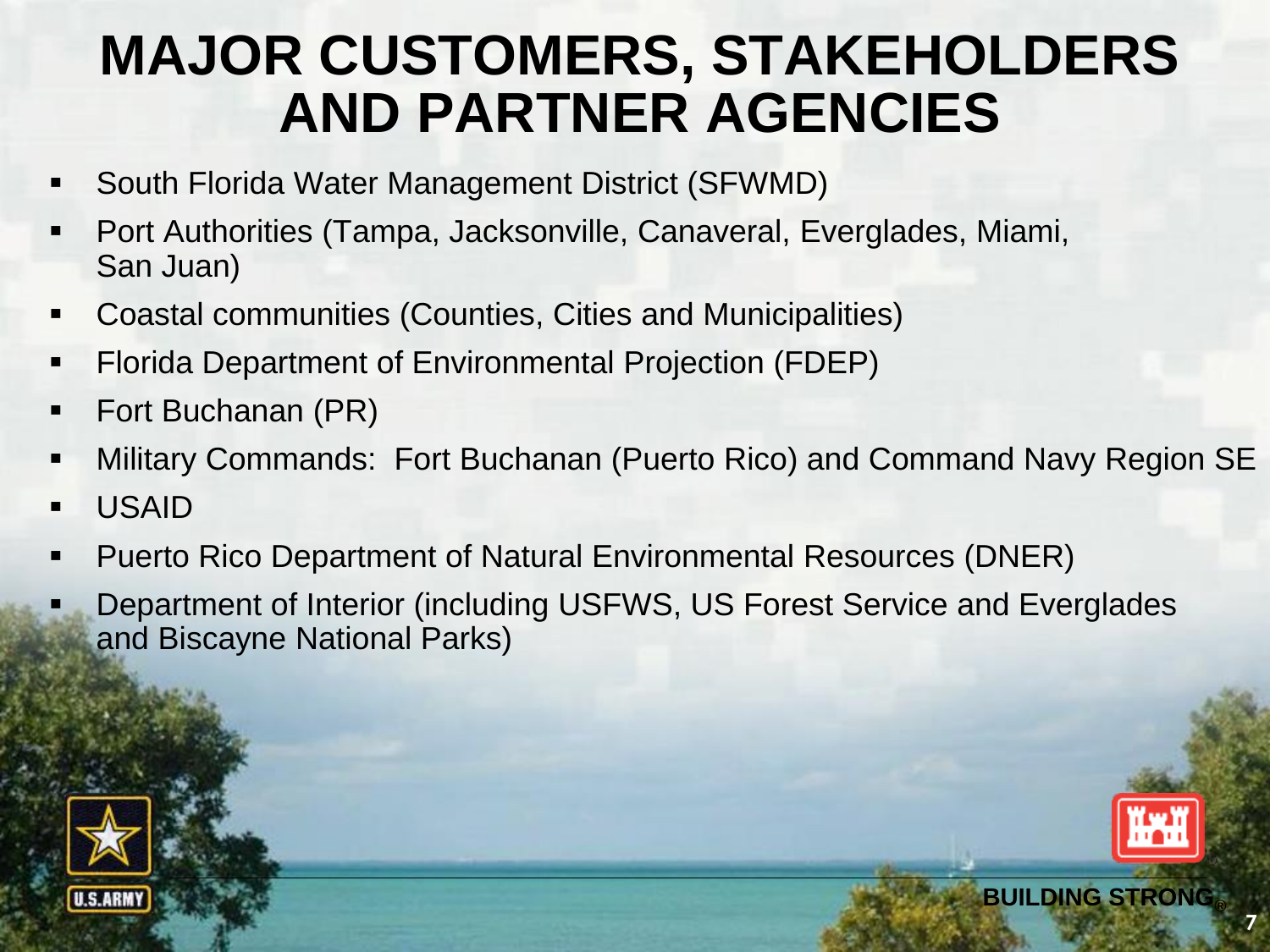### **ENVIRONMENTAL OPERATING PRINCIPLES**

- **Foster sustainability**
- **Proactive consideration of environmental consequences**
- **Mutually supporting economic and environmentally sustainable solutions**
- **Accountability for activities which may impact human and natural environments**
- **Collaborative leveraging of scientific, economic, and social knowledge to understand environmental context**
- **Consideration of environment and risk management in context of project and program lifecycle**

**BUILDING STRONG® BUILDING STRONG®**

As of: 2 Oct 17

**8**

POC: Mike Rogalski, CESAJ-PM

**Open, transparent process respecting views of individuals and groups interested in Corps activities**

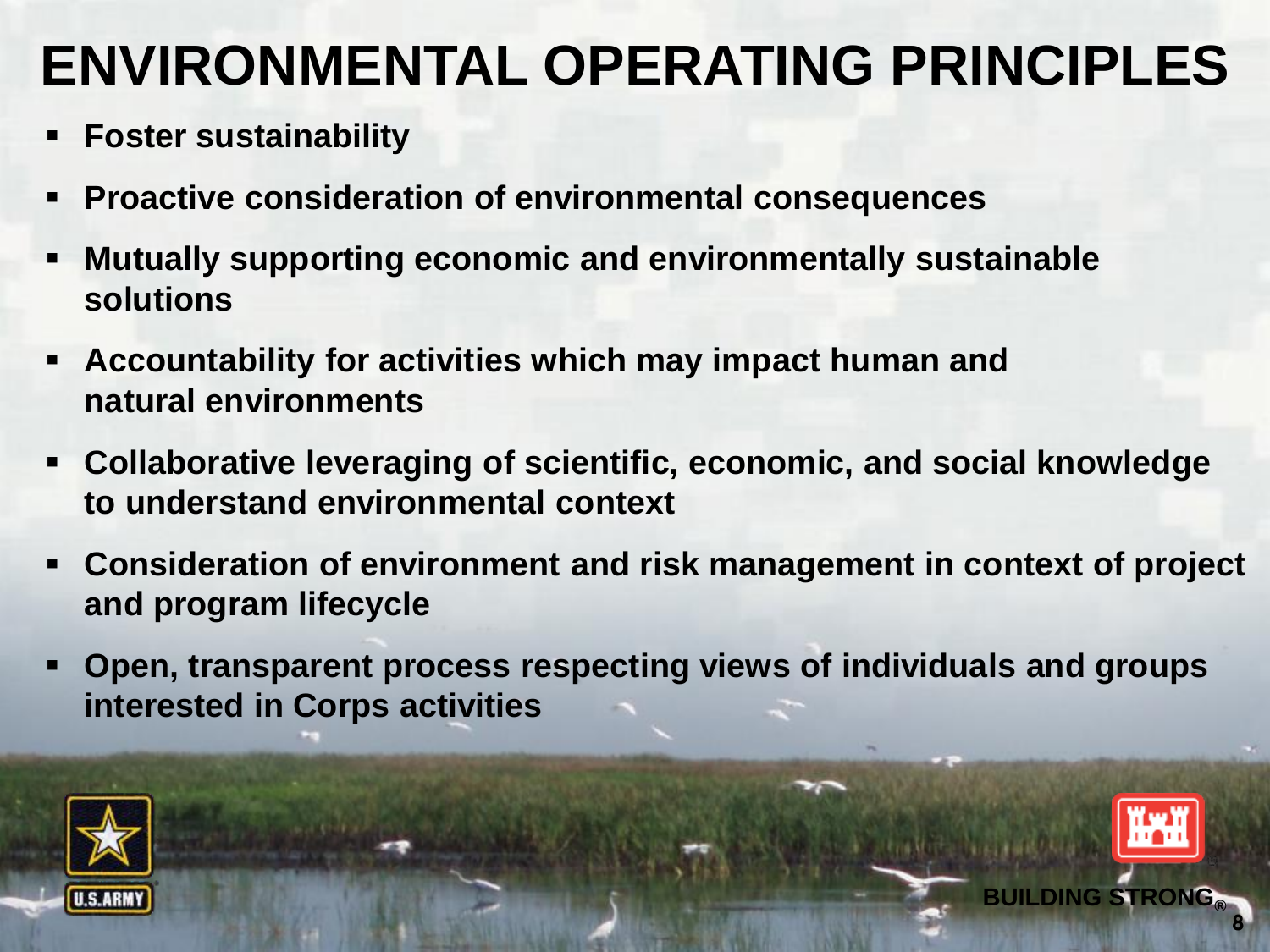### **JACKSONVILLE DISTRICT TAKEAWAYS**

- **Largest Ecosystem Restoration Program in the country**
- **Largest Coastal Storm Risk Management Program in the country**
- **Large and diverse Navigation program**
- **4 Jacksonville District Projects in Water Resources Development Act (WRDA) 2016 committee versions:** 
	- ► **Central Everglades Planning Project (CEPP)**
	- ► **Port Everglades**
	- ► **Flagler Coastal Storm Risk Management (CSRM)**
	- ► **Picayune Strand Post Authorization Change Report (PACR)**
- **Contributed funds from non-Federal partners including Jacksonville Harbor Milepoint Training Wall**



**Relocation/Reconfiguration of the Mile Point Training Wall**



**Restoration of Great Marsh Island (Milepoint Project) least cost dredged material management and environmental mitigation**

**BUILDING STR** 



#### *Our Team of Professionals couldn't do it without you.*



POC: Mike Rogalski, CESAJ-PM

As of: 2 Oct 17

**9**